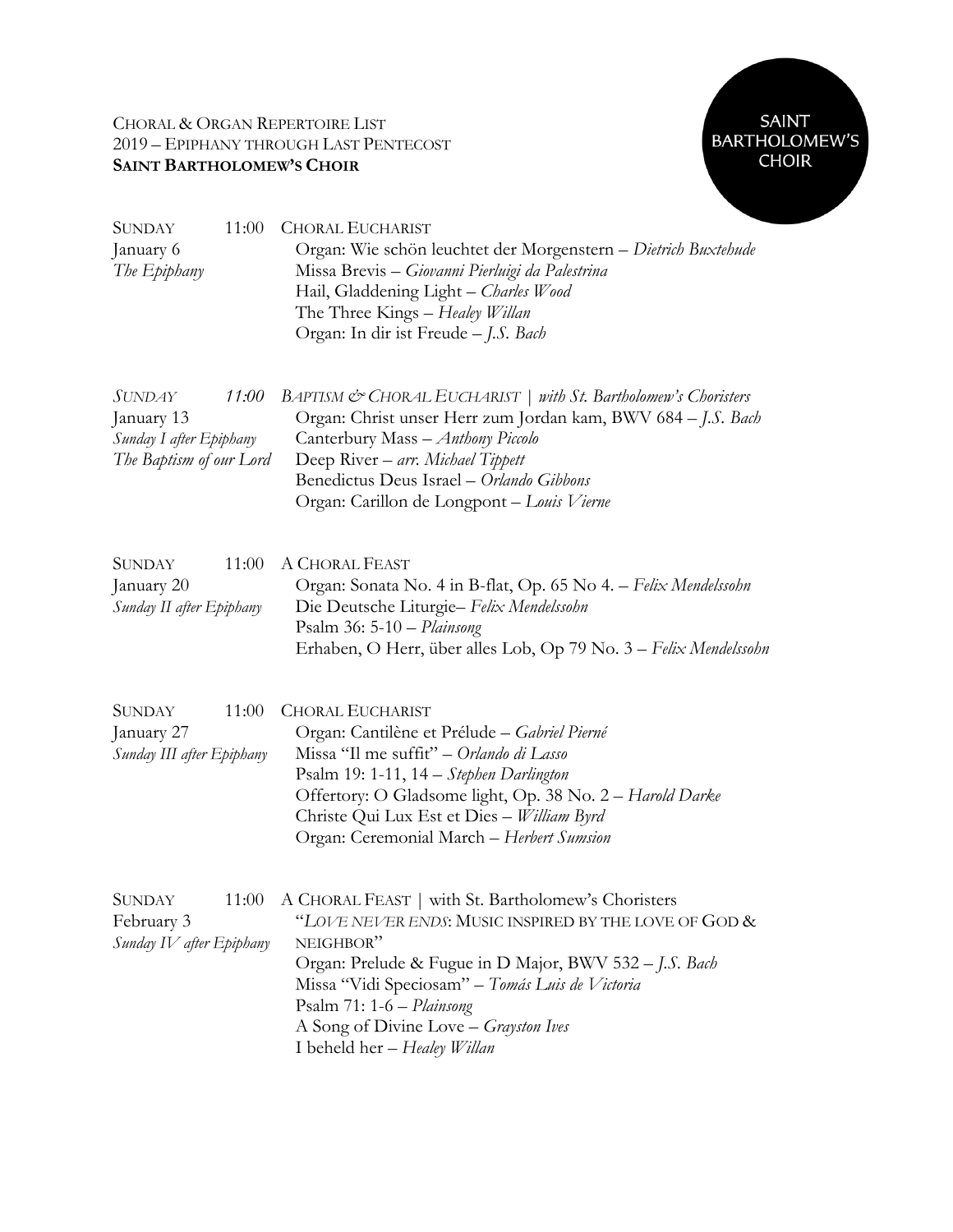## CHORAL & ORGAN REPERTOIRE LIST 2019 – EPIPHANY THROUGH LAST PENTECOST

| SUNDAY<br>February 10<br>Sunday V after Epiphany          | 11:00           | <b>CHORAL EUCHARIST</b><br>Organ: Prelude on Nettleton - Gerre Hancock<br>Missa Psalmodica - Hermann Schroeder<br>Singet dem Herrn ein neues Lied - Johann Pachelbel<br>Ave Maris Stella - Edvard Grieg<br>Organ: Impromptu Op. 78 No. 1 - Samuel Coleridge-Taylor                                                                                                                                                                                                                               |
|-----------------------------------------------------------|-----------------|--------------------------------------------------------------------------------------------------------------------------------------------------------------------------------------------------------------------------------------------------------------------------------------------------------------------------------------------------------------------------------------------------------------------------------------------------------------------------------------------------|
| <b>SUNDAY</b><br>February 17<br>Sunday VI after Epiphany  | 11:00           | <b>CHORAL EUCHARIST</b><br>Organ: Præludium in G minor, BuxWV 149 - Dietrich Buxtehude<br>Communion Service in $A - Amy$ Beach<br>Psalm 1 - Edward Elgar<br>Arise, shine, for thy light is come - William Mathias<br>I waited for the Lord (Lobgesang, Op. 52) - Felix Mendelssohn<br>Organ: Allegro assai vivace (Organ Sonata in F Major) - Felix Mendelssohn                                                                                                                                  |
| <b>SUNDAY</b><br>February 24<br>Sunday VII after Epiphany | 11:00           | <b>CHORAL EUCHARIST</b><br>Organ: Scherzo, Op. 2 - Maurice Duruflé<br>Communion Service in F - Harold Darke<br>Thou wilt keep him in perfect peace - Samuel Wesley<br>O Jesu Christ, meins Lebens Licht, BWV 118 - J.S. Bach<br>Organ: Allegro deciso (Evocation), Op. 37 - Marcel Dupré                                                                                                                                                                                                         |
| <b>SUNDAY</b><br>March 3<br>Last Epiphany                 | 11:00           | A CHORAL FEAST   with St. Bart's Singers<br>MORNING PRAYER & HOLY EUCHARIST<br>Organ: Méditation (Trois Improvisations)<br>- Louis Vierne (trans. by Maurice Duruflé)<br>Missa de Sancta Maria Magdalena - Healey Willan<br>Venite - Plainsong<br>Psalm 99 - Thomas Tallis<br>Te Deum in G – Ralph Vaughan Williams<br>Antiphon (Five Mystical Songs) – Ralph Vaughan Williams<br>Surge, Illuminare - Giovanni Pierluigi da Palestrina<br>Organ: Prelude & Fugue in G Major, BWV 541 - J.S. Bach |
| WEDNESDAY<br>March 6<br>Ash Wednesday                     | 12:05<br>& 6:00 | <b>ASH WEDNESDAY SERVICE</b><br>Missa XI ("Orbis factor") - Plainsong<br>Psalm $103: 8-14 - Plainsong$<br>Psalm 51: 1-18 - Herbert Howells<br>Call to remembrance - Richard Farrant<br>In spiritu humilitatis - Giovanni Croce                                                                                                                                                                                                                                                                   |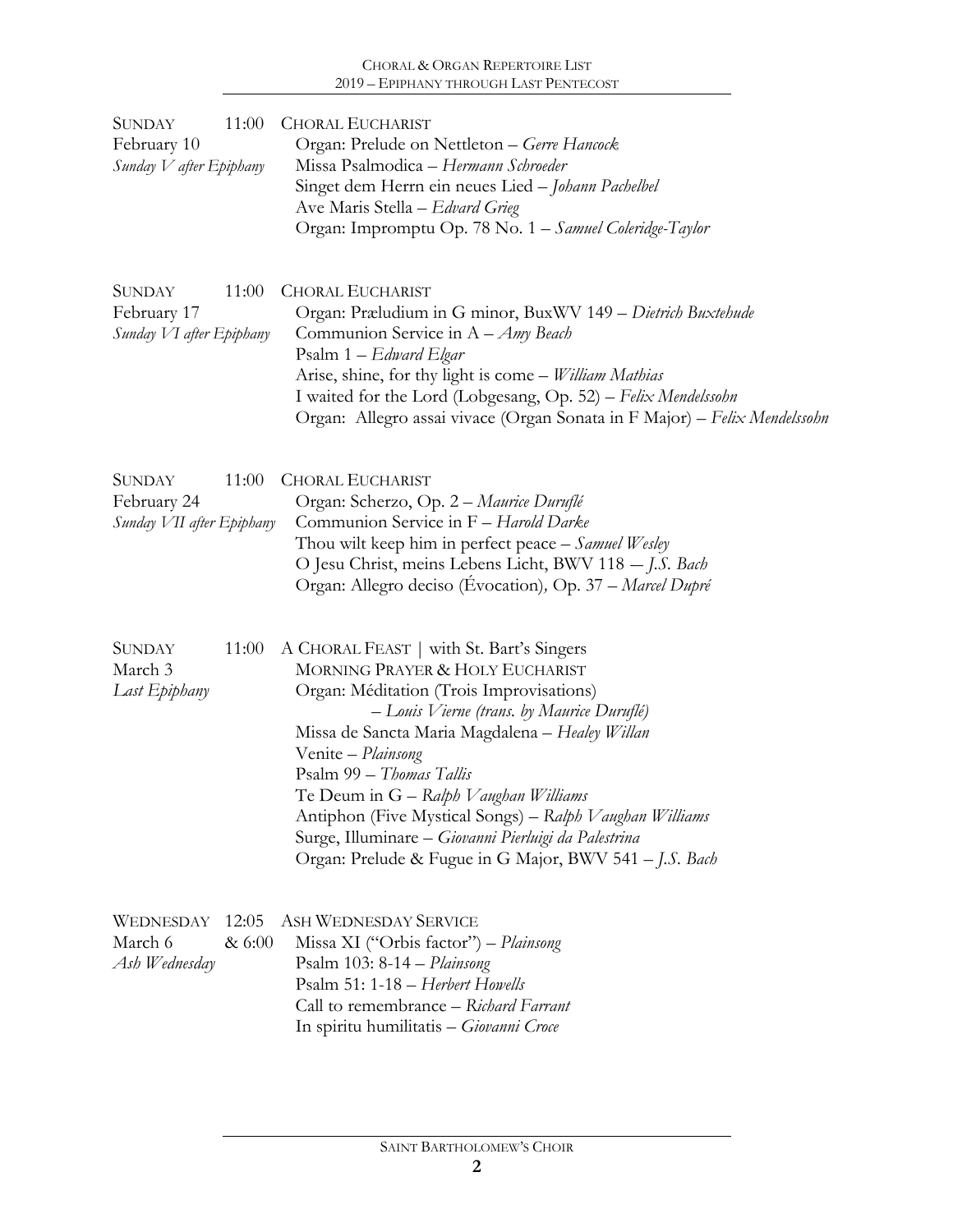| <b>SUNDAY</b><br>11:00<br>March 10<br>First Sunday in Lent  | <b>CHORAL EUCHARIST</b><br>Organ: Prelude & Fugue in B Minor, BWV 544 – J.S. Bach<br>Missa XVII - Plainsong<br>The Great Litany - Plainsong<br>Psalm 91: 9-15 - Plainsong<br>Civitas Sancti Tui (Cantiones Sacræ) – William Byrd<br>Haste thee, O God - Adrian Batten                                                                                                                             |
|-------------------------------------------------------------|---------------------------------------------------------------------------------------------------------------------------------------------------------------------------------------------------------------------------------------------------------------------------------------------------------------------------------------------------------------------------------------------------|
| <b>SUNDAY</b><br>11:00<br>March 17<br>Second Sunday in Lent | <b>CHORAL EUCHARIST</b><br>Organ: Elevation & Chorale Prelude on Liebster Jesu, Wir Sind Hier<br>– George Walker<br>Mass for St. Bartholomew's - William K. Trafka<br>Psalm 27: 1-7 - Plainsong<br>It is a thing most wonderful - Philip Moore<br>Sancte Deus - Thomas Tallis<br>Organ: Invokation - George Walker                                                                                |
| 11:00<br><b>SUNDAY</b><br>March 24<br>Third Sunday in Lent  | CHORAL EUCHARIST   with St. Bartholomew's Choristers<br>Organ: Variations on Wondrous Love - Daniel Pinkham<br>Deustche Messe - Franz Schubert, arr. Richard Proulx<br>Voce mea - Costanzo Porta<br>Super flumina Babilonis - Giovanni Pierluigi da Palestrina<br>Organ: Wer nur den lieben Gott lässt walten, BWV 642 – J.S. Bach                                                                |
| 11:00<br><b>SUNDAY</b><br>March 31<br>Fourth Sunday in Lent | <b>CHORAL EUCHARIST</b><br>Organ: Fantasia in C Minor, BWV 562 - J.S. Bach<br>Mass XVIII, Deus Genitor alme - Plainsong<br>Kyrie Pantokrator: A Song of Penitence - Plainsong<br>Psalm 32: 1-8, 12 - Plainsong<br>Beati Quorum Via – Charles Villiers Stanford<br>Sing my soul his wondrous love - Ned Rorem<br>Organ: Con moto maestoso (Sonata in A Major, Op. 65 No. 3)<br>- Felix Mendelssohn |
| 11:00<br><b>SUNDAY</b><br>April 7<br>Fifth Sunday in Lent   | CHORAL EUCHARIST   with Olentangy Liberty High School Choirs<br>Sung Prelude by the Visiting Choirs<br>Office of Holy Communion, Collegium Regale - Herbert Howells<br>Psalm 126 – Charles Villiers Stanford<br>O Savior of the world (Requiem) - Herbert Howells<br>Sing Me to Heaven – Daniel Gawthrop (Visiting Choirs)<br>Organ: Fuga III on B.A.C.H. - Robert Schumann                       |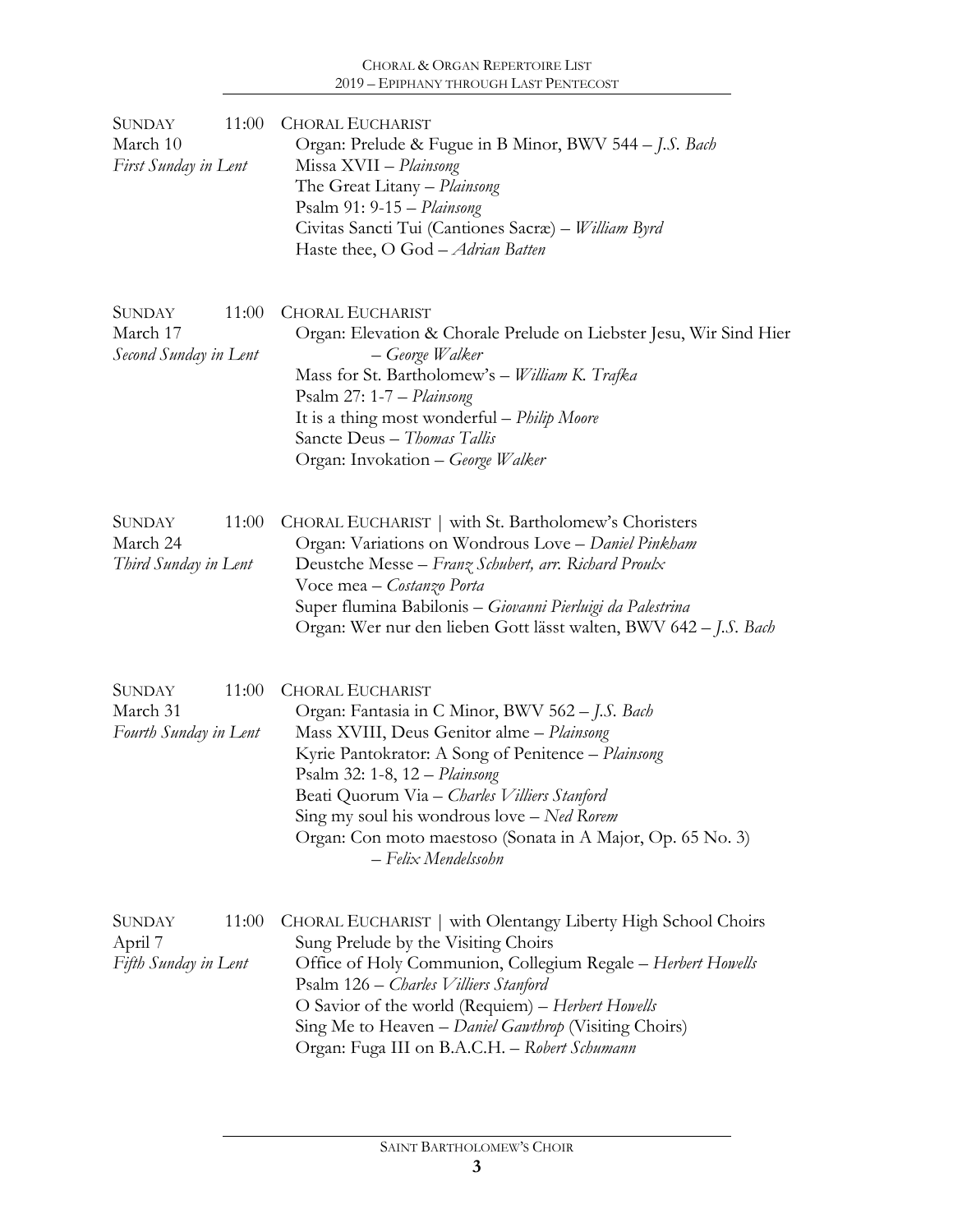| <b>SUNDAY</b><br>April 14<br>Sunday of the Passion:<br>Palm Sunday | 11:00 | CHORAL EUCHARIST   with St. Bart's Singers<br>Organ: Chorale Prelude on Valet will ich dir geben, BWV 736<br>$-$ J.S. Bach<br>Deustche Messe - Franz Schubert, arr. Richard Proulx<br>Hosanna to the Son of David - Thomas Weelkes<br>Solus ad Victimam - Kenneth Leighton<br>Pueri Hebræorum - Giovanni Pierluigi da Palestrina<br>Were you there $-$ <i>arr.</i> Bob <i>Chilcott</i> |
|--------------------------------------------------------------------|-------|----------------------------------------------------------------------------------------------------------------------------------------------------------------------------------------------------------------------------------------------------------------------------------------------------------------------------------------------------------------------------------------|
| <b>TUESDAY</b><br>April 16<br>Tuesday in Holy Week                 | 6:00  | TENEBRÆ<br>Psalm 69: 1-4, 9-12, 21-22 – Plainsong<br>Deus in adjutorium $-Ludwig\; Senfl$<br>Psalm 74: 1-6, 11, 15, 21-22 - Plainsong<br>Psalm 63: 1-8 - Plainsong<br>Agnus Dei - Thomas Morley<br>Psalm 150 - Plainsong<br>Ecce quomodo moritur Justus - Tomas Luis de Victoria<br>Christus factus est - Felice Anerio                                                                |
| THURSDAY<br>April 18<br>Maundy Thursday                            | 12:05 | <b>MAUNDY THURSDAY SERVICE</b><br>Organ: Récit du chant "Pange Lingua" – Nicolas de Grigny<br>Missa IX ("Cum jubilo") – Plainsong<br>Trisagion - Plainsong<br>Psalm 78 - Plainsong<br>Tantum ergo - Maurice Duruflé<br>Ave verum – <i>William Byrd</i>                                                                                                                                 |
|                                                                    | 6:00  | MAUNDY THURSDAY SERVICE   with St. Bartholomew's Choristers<br>Organ: Le Banquet Céleste - Olivier Messiaen<br>Communion Service in F - Harold Friedell<br>Trisagion - Plainsong<br>Psalm 78 - Plainsong<br>Ubi caritas - Maurice Duruflé<br>Ave verum - William Byrd<br>Ave Verum Corpus - Edward Elgar<br>Tantum ergo – Maurice Duruflé<br>Psalm 22 - Plainsong                      |
| FRIDAY<br>April 19<br>Good Friday                                  | 12:00 | THE THREE HOURS<br>Quatre motets pour un temps de penitence – Francis Poulenc<br>Maria durch ein' Dornwald ging - arr. Stefan Claas<br>Like as the hart desireth the waterbrooks - Herbert Howells<br>Were you there $-$ arr. Bob Chilcott                                                                                                                                             |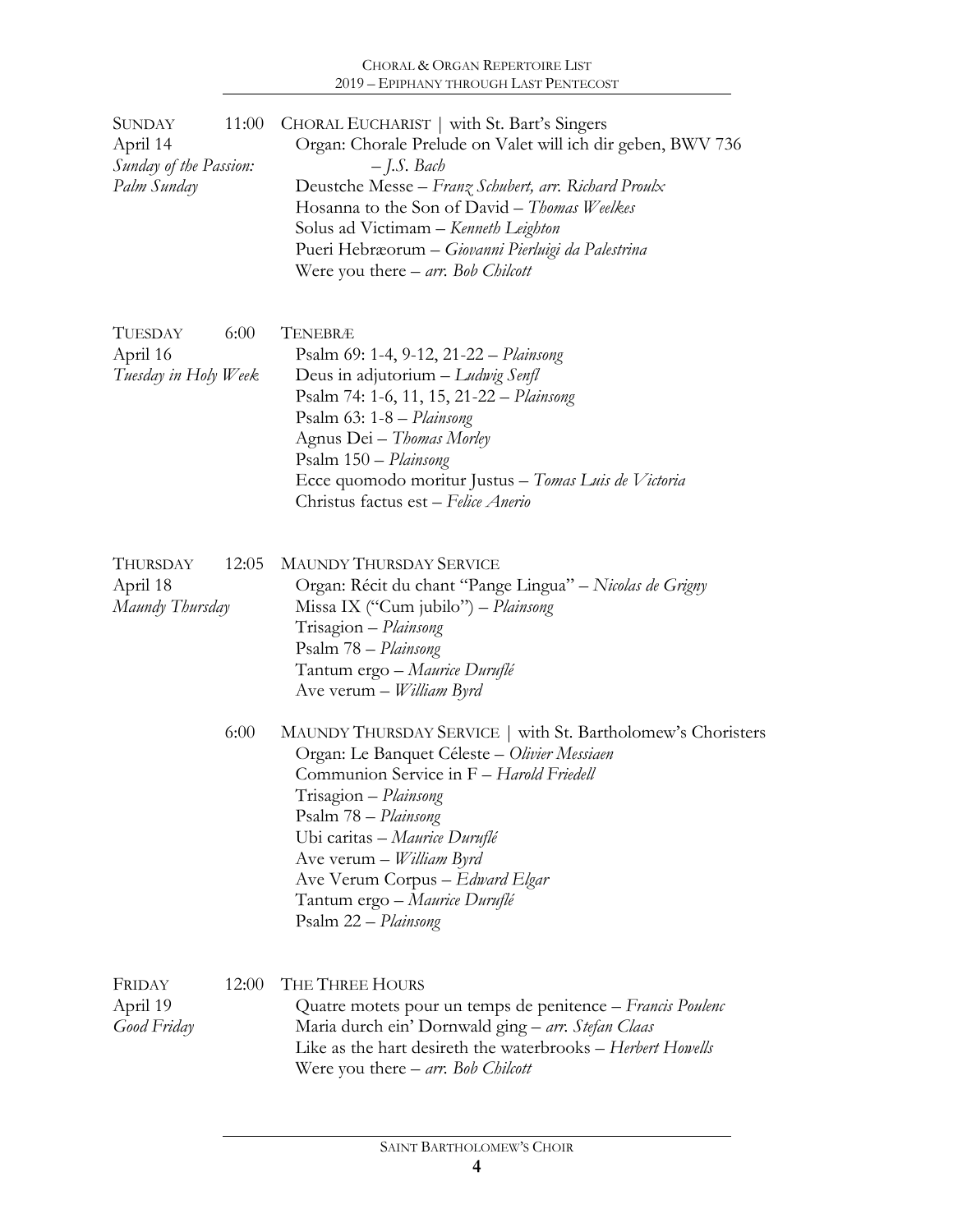| <b>SATURDAY</b><br>April 20<br>Holy Saturday         | 7:00PM THE GREAT VIGIL OF EASTER   with St. Bart's Singers<br>Psalm 136: 1-9, 23-26 - Plainsong<br>Sicut Cervus - Giovanni Pierluigi da Palestrina<br>Missa in C Major ("The Coronation Mass"), K. 317 – W.A. Mozart<br>Asperges me - Plainsong<br>Alleluia! Hearts to heaven - W. K. Stanton<br>Regina cæli – Gregor Aichinger<br>Organ: Toccata (Symphony No. 5) - Charles-Marie Widor                                                                                                                                                        |
|------------------------------------------------------|-------------------------------------------------------------------------------------------------------------------------------------------------------------------------------------------------------------------------------------------------------------------------------------------------------------------------------------------------------------------------------------------------------------------------------------------------------------------------------------------------------------------------------------------------|
| <b>SUNDAY</b><br>April 21<br>Easter Day              | 9:00<br>HOLY EUCHARIST   with St. Bart's Singers & St. Bartholomew's Choristers<br>& 11:00 Instrumental Prelude by brass ensemble<br>Music for Brass Ensemble: same as 2018<br>Missa in C Major ("The Coronation Mass"), K. 317 - W.A. Mozart<br>Pascha nostrum - Will C. MacFarlane<br>Surrexit Christus Hodie - Samuel Scheidt<br>Ye Choirs of New Jerusalem - Charles Villiers Stanford<br>Rise up, my love, my fair one - Healey Willan<br>Surrexit Pastor Bonus - Orlandus Lassus<br>Organ: Toccata (Symphony No. 5) – Charles-Marie Widor |
| <b>SUNDAY</b><br>April 28<br>Second Sunday of Easter | <b>HOLY EUCHARIST</b><br>11:00<br>Organ Alleluia - Théodore Dubois<br>Psalm $150 - G.S.$ Talbot<br>This joyful Eastertide – arr. Charles Wood<br>Quia vidisti me, Thoma - Luca Marenzio<br>Organ: Toccata on O Filii et Filix - Lynwood Farnam                                                                                                                                                                                                                                                                                                  |
| <b>SUNDAY</b><br>May 5<br>Third Sunday of Easter     | <b>HOLY EUCHARIST</b><br>11:00<br>Communion Service in A-flat - J.H. Ossewaarde<br>Psalm 30: 1-6, 11-13 – Plainsong<br>Dic nobis, Maria - Giovanni Bassano<br>I will lift up mine eyes - Leo Sowerby<br>Organ: Alleluia (Five Liturgical Improvisations) - Victor Togni                                                                                                                                                                                                                                                                         |
| <b>SUNDAY</b><br>May 12<br>Fourth Sunday of Easter   | 11:00<br>A CHORAL FEAST   with Orchestra & Empire City Men's Chorus<br>Sung Prelude by the Visiting Choir<br>Missa Brevis in B-flat, K. 275 - W.A. Mozart<br>Ave Maria - Franz Biebl (visiting choir)<br>Organ: Toccata - Eugène Gigout                                                                                                                                                                                                                                                                                                         |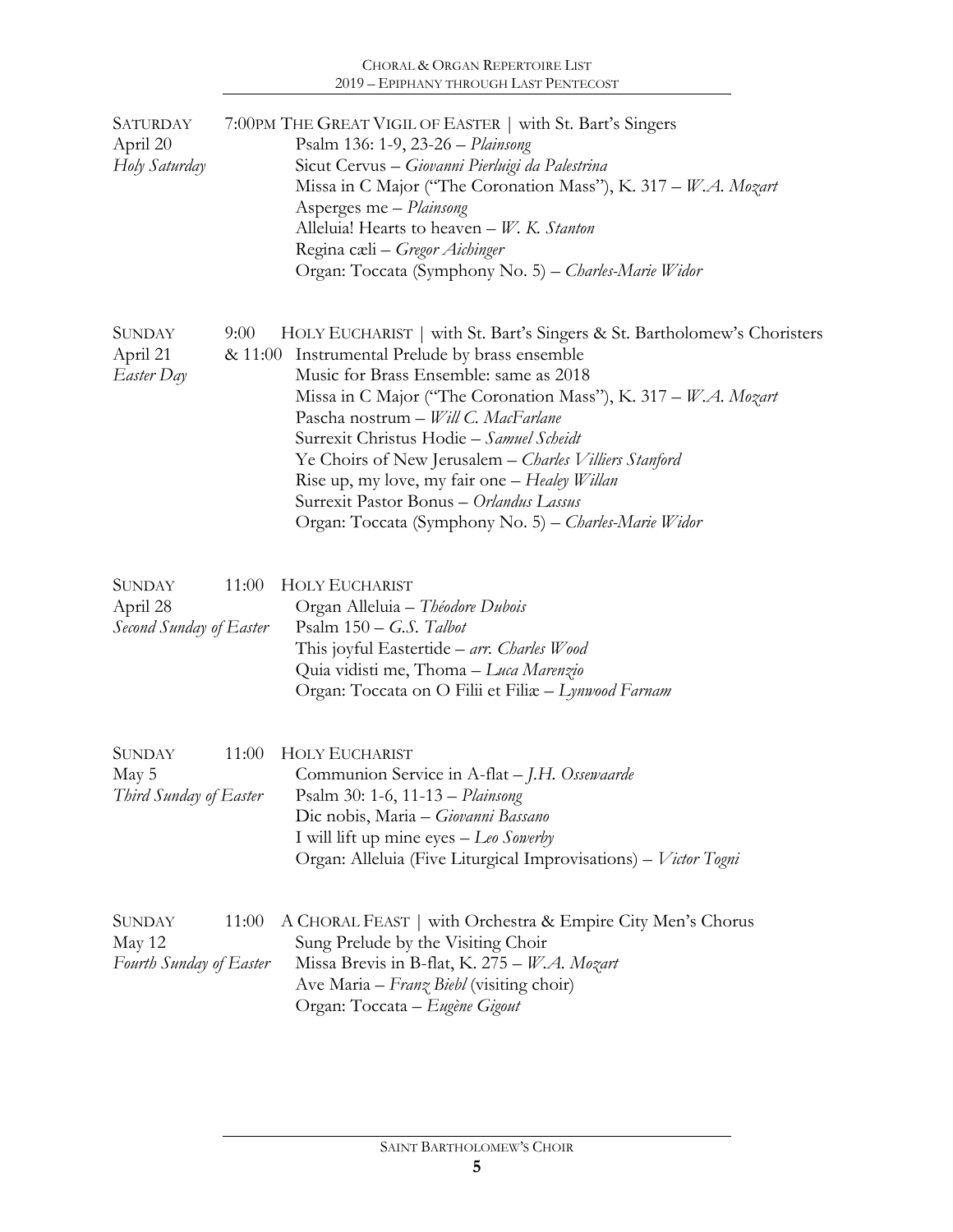| <b>SUNDAY</b><br>May 19<br><b>Fifth Sunday of Easter</b>               | 11:00 | HOLY EUCHARIST   with St. Bartholomew's Choristers<br>Organ: Joie et clarté des Corps Glorieux - Olivier Messiaen<br>Canterbury Mass - Anthony Piccolo<br>Psalm 148: 1-6, 13-14 - Thomas Attwood Walmisley<br>O Sacrum Convivium - Olivier Messiaen<br>Organ: Carillon de Longpont - Louis Vierne                                                                             |
|------------------------------------------------------------------------|-------|-------------------------------------------------------------------------------------------------------------------------------------------------------------------------------------------------------------------------------------------------------------------------------------------------------------------------------------------------------------------------------|
| <b>SUNDAY</b><br>May 26<br>Sixth Sunday of Easter                      | 11:00 | A CHORAL FEAST<br>MORNING PRAYER & HOLY EUCHARIST<br>Organ: Pièce Héroïque - César Franck<br>Venite - Plainsong<br>Psalm $67 - B$ . Luard Selby<br>Te Deum in B-flat $- C.V.$ Stanford<br>Jubilate Deo - William Walton<br>My soul there is a country (Songs of Farewell) – C. Hubert H. Parry<br>King of Glory, King of Peace - Gerald Near<br>Organ: Litanies – Jehan Alain |
| THURSDAY<br>May 30<br>Ascension Day                                    | 6:00  | <b>HOLY EUCHARIST</b><br>Psalm 47 – Plainsong<br>God is Gone Up - William Croft                                                                                                                                                                                                                                                                                               |
| <b>SUNDAY</b><br>June 2<br>Seventh Sunday of Easter                    | 11:00 | HOLY EUCHARIST & St. Bartholomew's Choristers<br>Organ: Pièce d'Orgue, BWV 572 - J.S. Bach<br>Psalm 97: 1-6, 11-12 - Plainsong<br>Magnificat - Giles Swayne<br>Organ: Alleluyas – Simon Preston                                                                                                                                                                               |
| <b>SUNDAY</b><br>June 9<br>Day of Pentecost                            | 11:00 | BAPTISM & HOLY EUCHARIST   with St. Bartholomew's Choristers<br>Organ: Fantasia super Komm heiliger Geist, BWV 651 – J.S. Bach<br>Missa Bell' Amfitrit' Altera - Orlandus Lassus<br>Loquebantur variis linguis - Thomas Tallis<br>Organ: Hora Gaudiosa (Hour of Joy), Op. 132 No. 5 - Marco Enrico Bossa                                                                      |
| <b>SUNDAY</b><br>16 June<br>Sunday I after Pentecost<br>Trinity Sunday | 9:00  | <b>HOLY EUCHARIST</b><br>Organ: Prelude & Fugue in E-flat Major, BWV 552 - J.S. Bach<br>Missa Secunda – Hans Leo Hassler<br>Psalm 8 - Plainsong<br>Vox Dei - Philip Wilby<br>Tibi laus, tibi Gloria – Orlande de Lassus                                                                                                                                                       |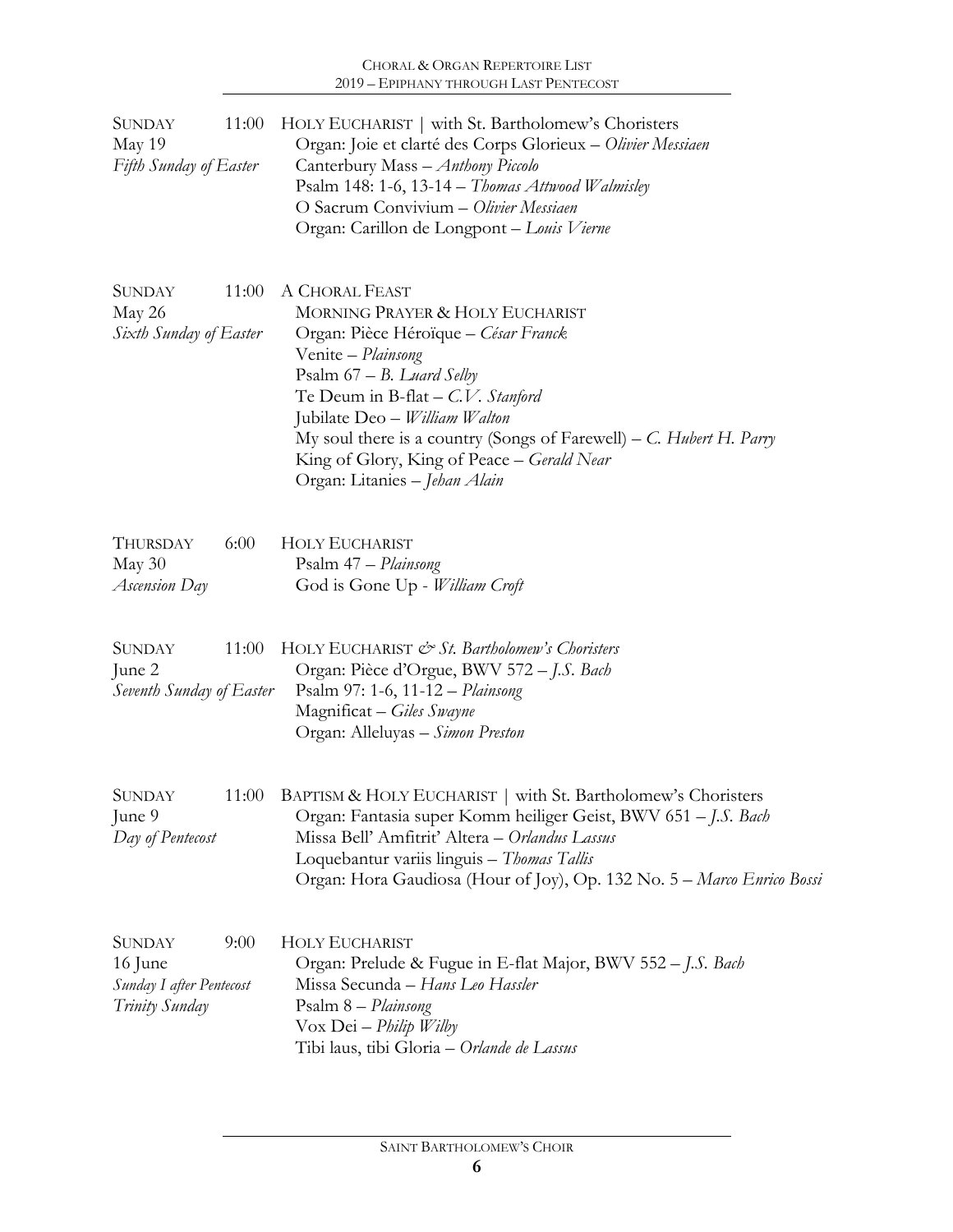| <b>SUNDAY</b><br>11:00<br>June 23<br>Sunday II after Pentecost    | <b>HOLY EUCHARIST</b><br>Organ: Schmücke dich, O liebe Seele, BWV 654 - J.S. Bach<br>Communion Service in E - Harold Darke<br>Psalm 22: 18-27 – Samuel Wesley & Henry Smart<br>O for a thousand tongues to sing – Richard Shephard<br>Behold the tabernacle of God - William H. Harris<br>Organ: Prelude & Fugue in C Major, BWV 531 - J.S. Bach                                        |  |  |
|-------------------------------------------------------------------|-----------------------------------------------------------------------------------------------------------------------------------------------------------------------------------------------------------------------------------------------------------------------------------------------------------------------------------------------------------------------------------------|--|--|
| <b>SUNDAY</b><br>11:00<br>June $30$<br>Sunday III after Pentecost | A CHORAL FEAST<br>"PRIDE ON PARK"<br>Organ: O God of Love - John Corigliano<br>Mass for St. Bartholomew's - William K. Trafka<br>Psalm 16: 1-8 - David Hurd<br>Revecy venir le Printans (The Lark) - Leonard Bernstein<br>Help us, O Lord (Four Motets) - Aaron Copland<br>Organ: Sarabande and Musette (Fête Galante) - Ethel Smyth                                                    |  |  |
| 11:00<br><b>SUNDAY</b><br>July 7<br>Sunday IV after Pentecost     | A CHORAL FEAST   Choir<br>"A MODIFIED 1662 LITURGY FOR THE DAY"<br>Organ: "The peace shall be exchanged" (Rubrics) – Dan Locklair<br>Short Communion Service - Adrian Batten<br>Hark, I hear the harps eternal - arr. Alice Parker<br>By night when others soundly slept - David Conte<br>Gloria – George Loosemore<br>Organ: "The people respond - Amen!" (Rubrics) - Dan Locklair     |  |  |
| <b>SUNDAY</b><br>11:00<br>July $14$<br>Sunday V after Pentecost   | <b>HOLY EUCHARIST</b><br>Organ: Suite du Deuxième ton - Jean-Adam Guilain<br>Missa Octavi Toni ("Missa Venatorum") - Orlande de Lassus<br>Psalm 25: 1-9 - Plainsong<br>Tantum ergo, Op. 65 No. 2 - Gabriel Fauré<br>Quatres petites prières de Saint François d'Assise - Francis Poulenc<br>Seigneur, je vous en prie<br>Organ: Grand Chœur Triomphale, Op.47 No.2 - Aléxandre Guilmant |  |  |
| <b>SUNDAY</b><br>11:00<br>July 21<br>Sunday VI after Pentecost    | <b>HOLY EUCHARIST</b><br>Organ: Prelude & Fugue in B major, Op. 99 No. 2 – Camille Saint-Saëns<br>Communion setting in B-flat, Op. 10 – Charles Villiers Stanford<br>Psalm 15 – Christopher Gibbons<br>Offertory: Pray that Jerusalem - Charles Villiers Stanford<br>Not unto us, O Lord - Thomas Attwood Walmisley<br>Organ: Flourish for an Occasion - William Harris                 |  |  |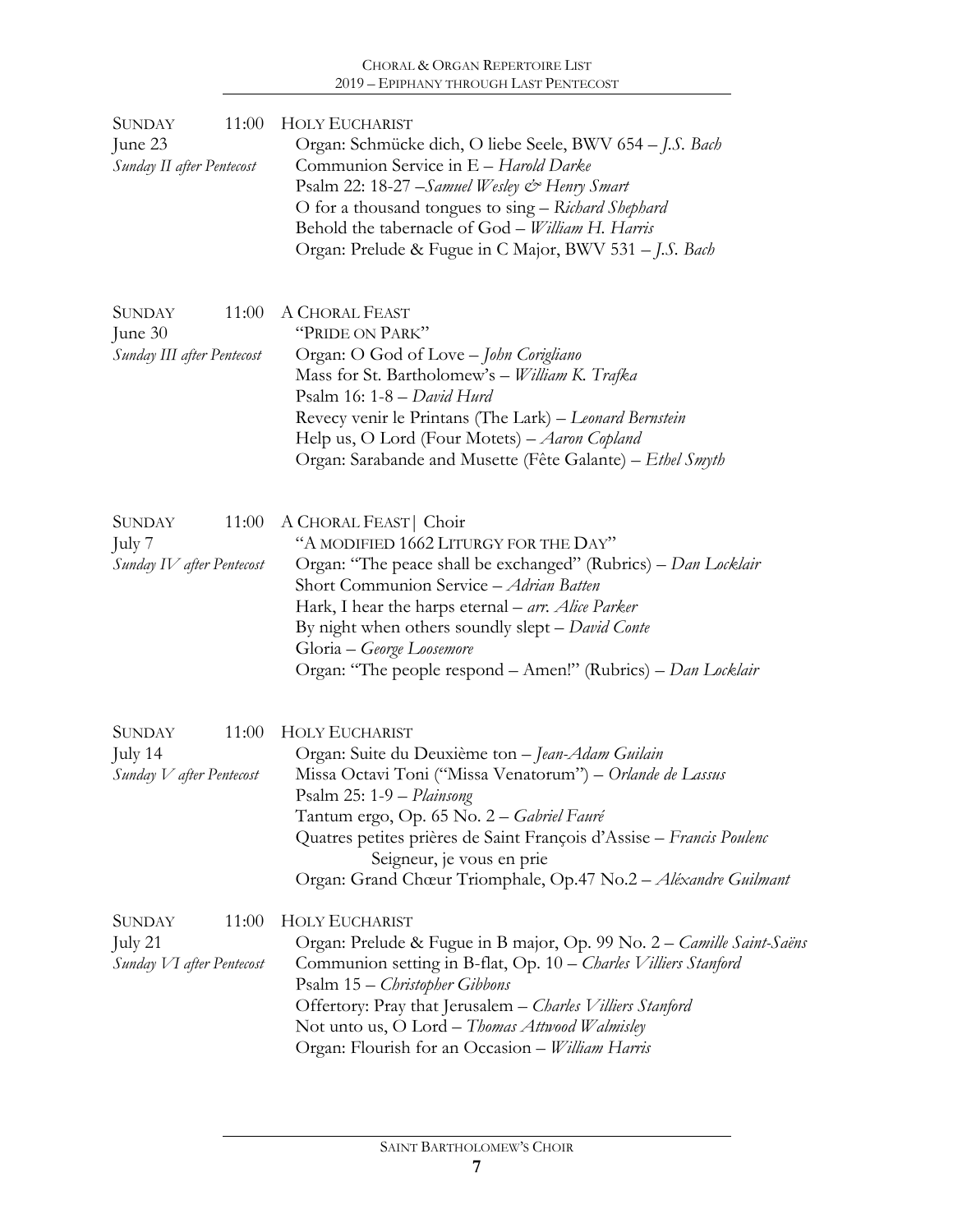## CHORAL & ORGAN REPERTOIRE LIST 2019 – EPIPHANY THROUGH LAST PENTECOST

| 11:00<br><b>SUNDAY</b><br>July 28<br>Sunday VII after Pentecost     | <b>HOLY EUCHARIST</b><br>Organ: Ciacona in D Minor - Johann Pachelbel<br>Psalm 138 - Plainsong<br>O sing unto the Lord a new song – Thomas Tomkins<br>Let thy merciful ears - Thomas Mudd<br>Organ: Moderato (Three Tone Pieces, Op. 22) - Niels Vilhelm Gade                                                          |
|---------------------------------------------------------------------|------------------------------------------------------------------------------------------------------------------------------------------------------------------------------------------------------------------------------------------------------------------------------------------------------------------------|
| <b>SUNDAY</b><br>11:00<br>August 4<br>Sunday VIII after Pentecost   | A CHORAL FEAST<br>Organ: Trio Sonata No. 5 in C Major, BWV 529 - J.S. Bach<br>Singet dem Herrn ein neues Lied, BWV 225 - J.S. Bach<br>Psalm 49: 1-11 - Plainsong<br>Organ: Trio Sonata No. 5 in C Major, BWV 529 - J.S. Bach                                                                                           |
| <b>SUNDAY</b><br>11:00<br>August 11<br>Sunday IX after Pentecost    | <b>HOLY EUCHARIST</b><br>Organ: Ricercare III - Andrea Gabrieli<br>Missa L'Hora Passa – Ludovico da Viadana<br>Psalm 33: 12-22 - Plainsong<br>Exultate justi in Domino - Ludovico da Viadana<br>Ego sum panis vivus - Giovanni Pierluigi da Palestrina<br>Organ: Psalm 19 – Benedetto Marcello, trans. Théodore Dubois |
| <b>SUNDAY</b><br>11:00<br>August 18<br>Sunday X after Pentecost     | <b>HOLY EUCHARIST</b><br>Service of Hymns led by Dent Davidson<br>Organ: Prelude on Rhosymedre - Ralph Vaughan Williams<br>Organ: Gelobt sei Gott (Six Choral Preludes) - Healey Willan                                                                                                                                |
| <b>SUNDAY</b><br>11:00<br>August 25<br>Sunday XI after Pentecost    | <b>HOLY EUCHARIST</b><br>Organ: Concerto in A Major, Op. 10 No. 5 – John Stanley<br>Psalm 103: 1-8 - John Camidge<br>Ego flos campi - Jacobus Clemens non Papa<br>Laudibus in Sanctis - William Byrd<br>Organ: Prelude & Fugue in C Major - Johann Ludwig Krebs                                                        |
| <b>SUNDAY</b><br>11:00<br>September 1<br>Sunday XII after Pentecost | <b>HOLY EUCHARIST</b><br>Organ: Prelude & Fugue in C Minor, BWV 546 - J.S. Bach<br>Missa Brevis No. 2 – Healey Willan<br>Psalm $107: 1-9$ - Plainsong<br>The eyes of all wait upon thee - Jean Berger<br>Sweet is the work - R. Walker Robson                                                                          |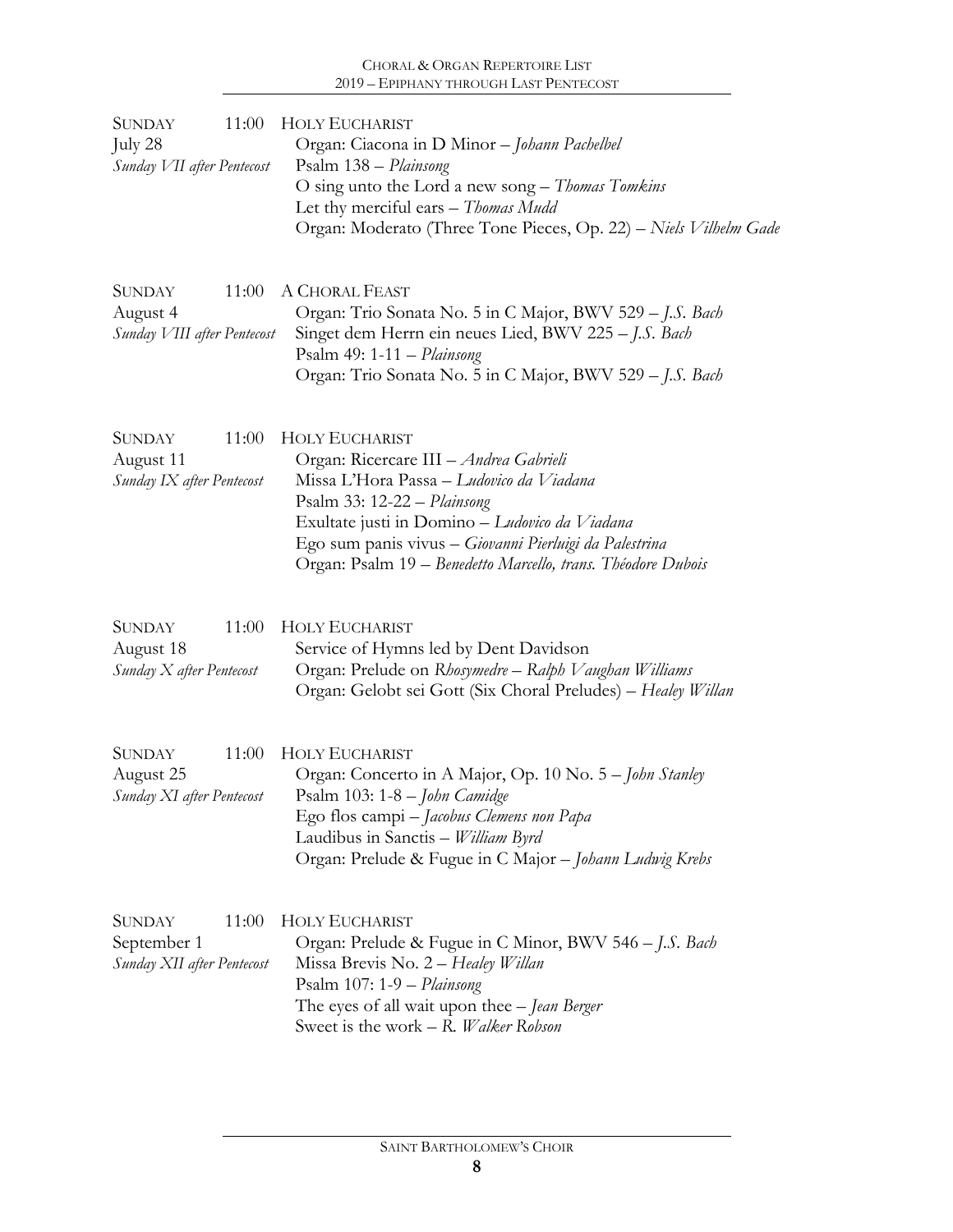| <b>SUNDAY</b><br>September 8<br>Sunday XIII after Pentecost |       | 11:00 A CHORAL FEAST<br>Organ: Concerto in B Minor - Antonio Vivaldi, arr. Johann Gottfried Walther<br>Missa Papæ Marcelli - Giovanni Pierluigi da Palestrina<br>Psalm $1 - Edward Elgar$<br>Organ: Allegro (Concerto in A Minor) - Antonio Vivaldi, arr. J.S. Bach                                                                                                                                                                   |
|-------------------------------------------------------------|-------|---------------------------------------------------------------------------------------------------------------------------------------------------------------------------------------------------------------------------------------------------------------------------------------------------------------------------------------------------------------------------------------------------------------------------------------|
| WEDNESDAY<br>September 11                                   | 11:00 | HOLY EUCHARIST   Octet from St. Bartholomew's Choir<br>Organ: Prelude & Fugue in G Major - Felix Mendelssohn<br>Organ: Fuga: Allegro moderato (Sonata No. 2) - Felix Mendelssohn<br>For the fallen $-Douglas$ Guest<br>In our day of Thanksgiving - Richard Strutt<br>O Quam Gloriosum - Tomás Luis de Victoria                                                                                                                       |
| <b>SUNDAY</b><br>September 15<br>Sunday XIV after Pentecost | 11:00 | <b>HOLY EUCHARIST</b><br>Organ: Præludium in E Minor - Nikolaus Bruns<br>Missa Incarnationis - Searle Wright<br>Sing we merrily unto God our strength - Sidney Campbell<br>O Salutaris Hostia - Marcel Dupré<br>Organ: Prelude & Fugue in B Major, Op. 7 No. 1 - Marcel Dupré                                                                                                                                                         |
| <b>SUNDAY</b><br>September 22<br>St. Bartholomew's Day      | 11:00 | HOLY EUCHARIST   with St. Bart's Singers<br>Organ: Allegretto (Sonata in E-Flat) - Horatio Parker<br>Mass for St. Bartholomew's - William K. Trafka<br>Psalm 91: 1-4 - Anglican chant<br>Fight the good fight - John Gardner<br>Come, my way, my truth, my life - Harold Friedell<br>To Thee, O Comforter divine - David McK Williams<br>Organ: Organ Sonata no. 1 in C sharp minor, Op. 5<br>i. Allegro Appassionato - Basil Harwood |
| <b>SUNDAY</b><br>September 29<br>Sunday XVI after Pentecost | 11:00 | <b>HOLY EUCHARIST</b><br>Organ: Trio Super "Herr Jesu Christ, dich zu uns wend," BWV 655<br>$-$ J.S. Bach<br>Missa in C ("Orgelsolo"), K. 259 - W.A. Mozart<br>Psalm 146 - Thomas Norris<br>Praise the Lord, O my soul - Ned Rorem<br>Organ: Toccata - Georg Mushel                                                                                                                                                                   |
| <b>SUNDAY</b><br>October 6<br>St. Francis                   | 11:00 | <b>HOLY EUCHARIST</b><br>Organ: Dolcezza (Three Quiet Pieces) – Percy Whitlock<br>Rejoice in the Lamb – Benjamin Britten<br>Organ: Paean (Six Pieces) - Herbert Howells                                                                                                                                                                                                                                                               |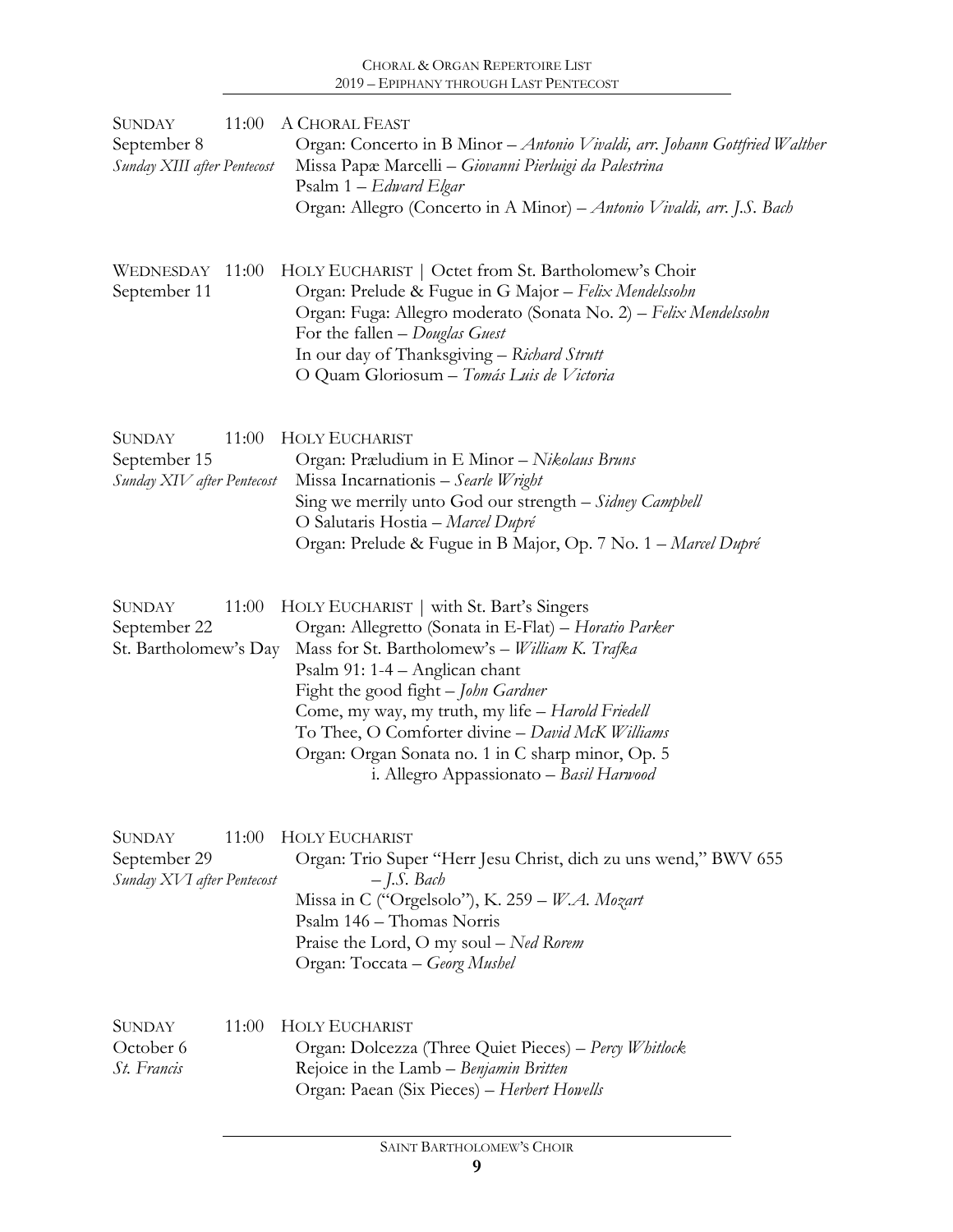| SUNDAY .   | 11:00 HOLY EUCHARIST                                                            |
|------------|---------------------------------------------------------------------------------|
| October 13 | Organ: Sonata No. 2 in C, Op 65 No. 2 – Felix Mendelssohn                       |
|            | Sunday XVIII after Pentecost Cantus Missæ, Op. 109 – Joseph Gabriel Rheinberger |
|            | Psalm 111 – Richard Massey                                                      |

| SUNDAY                     | 11:00 HOLY EUCHARIST                                        |
|----------------------------|-------------------------------------------------------------|
| October 20                 | Organ: Fantasy Chorale in D-flat - Percy Whitlock           |
| Sunday XIX after Pentecost | Psalm $121 - Waldord$ Davies                                |
|                            | Beati Quorum Via - Charles Stanford                         |
|                            | Is Any Afflicted – <i>William Billings</i>                  |
|                            | Organ: Joie et Clarté des Corps Glorieux - Olivier Messiaen |

| <b>SUNDAY</b>             | 11:00 HOLY EUCHARIST                                                |
|---------------------------|---------------------------------------------------------------------|
| October 27                | Organ: A Meditation on <i>Brother James' Air – Harold Darke</i>     |
| Sunday XX after Pentecost | Mass for the Quiet Hour – George Oldroyd                            |
|                           | Psalm 84: $1-6 - C$ . Hubert H. Parry                               |
|                           | Wie lieblich sind deine Wohnungen (Ein Deutsches Requiem)           |
|                           | - Johannes Brahms                                                   |
|                           | Geistliches Lied, Op. 30 - Johannes Brahms                          |
|                           | Organ: Fugue (Sonata on the 94 <sup>th</sup> Psalm) – Julius Reubke |

| <b>SUNDAY</b>  | 11:00 HOLY EUCHARIST & BAPTISM                                     |
|----------------|--------------------------------------------------------------------|
| November 3     | Organ: Allegro maestoso (Sonata in G Major, Op. 28) – Edward Elgar |
| All Saints Day | Missa Brevis – Grayston Ives                                       |
|                | Justorum Animæ – William Byrd                                      |
|                | And I Saw a new heaven – Edgar Bainton                             |
|                | Organ: Placare Christe Servulis – Marcel Dupré                     |

| <b>SUNDAY</b> | 11:00 MORNING PRAYER & HOLY EUCHARIST                      |
|---------------|------------------------------------------------------------|
| November 10   | Organ: Rhapsody in D-flat – Herbert Howells                |
|               | Sunday XXII after Pentecost Venite - Plainsong             |
|               | Psalm 17: 1-9 - T.A. Walmisley                             |
|               | Jubilate "Collegium Regale" - Herbert Howells              |
|               | Behold, O God, our defender - Herbert Howells              |
|               | Bring us, O Lord – <i>William H. Harris</i>                |
|               | Organ: Epilogue (The Hovingham Sketches) - Herbert Howells |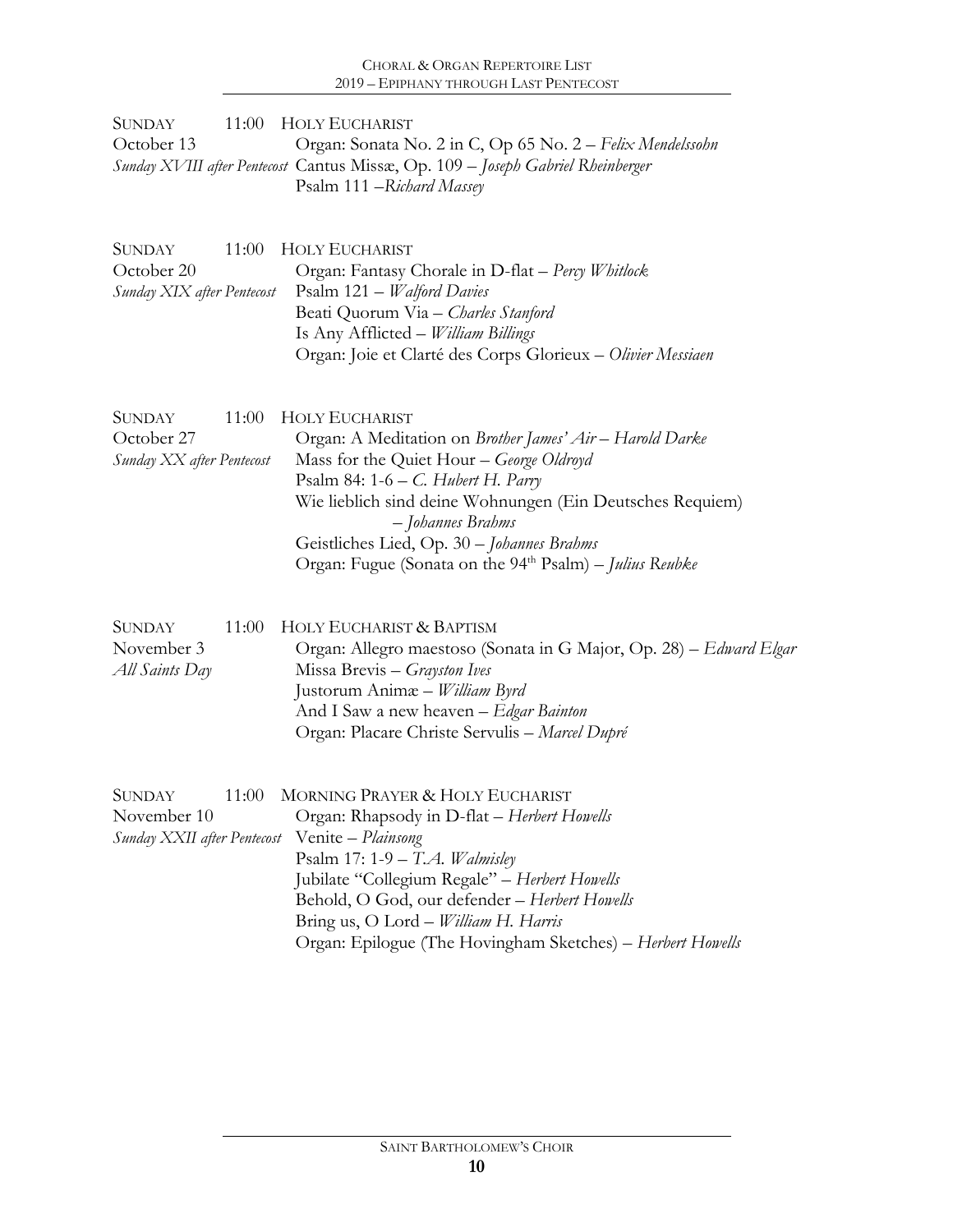## CHORAL & ORGAN REPERTOIRE LIST 2019 – EPIPHANY THROUGH LAST PENTECOST

| SUNDAY      | 11:00 A CHORAL FEAST   with Orchestra                                 |
|-------------|-----------------------------------------------------------------------|
| November 17 | Organ: Naïades (24 Pièces de Fantaisie) - Louis Vierne                |
|             | Sunday XXIII after Pentecost Mass in C Major, D. 452 – Franz Schubert |
| Proper 28   | Psalm 98 – Ivor Algernon Atkins                                       |
|             | Organ: Toccata (24 Pièces de Fantaisie) – Louis Vierne                |

| <b>SUNDAY</b>  | 11:00 HOLY EUCHARIST                                   |
|----------------|--------------------------------------------------------|
| November 24    | Organ: Pastorale – David Conte                         |
| Last Pentecost | Sarum Mass - Kenneth Leighton                          |
|                | Psalm 46 – after Martin Luther                         |
|                | Let all mortal flesh keep silence – Edward C. Bairstow |
|                | A Hymn for St. Cecilia - Herbert Howells               |
|                | Organ: Paean – Kenneth Leighton                        |
|                |                                                        |